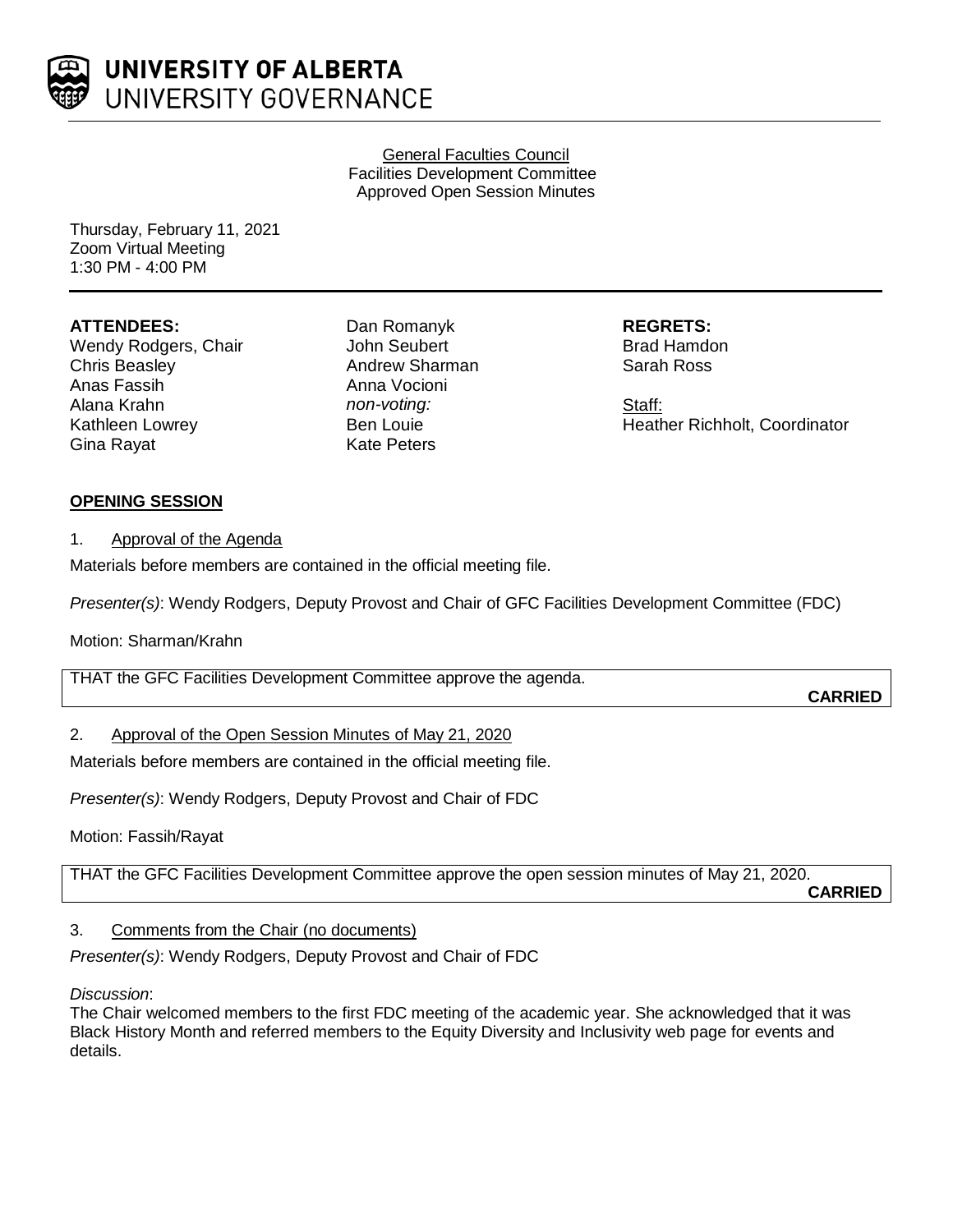# **DISCUSSION ITEMS**

### 4. GFC Committee Orientation

Materials before members are contained in the official meeting file.

*Presenter(s)*: Kate Peters, GFC Secretary and Manager, GFC Services

*Purpose of the Proposal*: The proposal is before the committee to provide governance orientation to committee members.

### *Discussion*:

Ms Peters provided a brief orientation that touched on the following:

- the history of GFC FDC;
- the authority given to GFC in the Post-Secondary Learning Act;
- delegations of authority from the Board of Governors and GFC to FDC;
- delegations of authority from the Board of Governors to the Vice-President (Facilities and Operations);
- FDC's Terms of Reference; and
- decision-making and advice.

There were no questions.

### 5. Dentistry-Pharmacy Building Programming

Materials before members are contained in the official meeting file.

*Presenter(s)*: Ben Louie, University Architect

*Purpose of the Proposal*: To seek the Facilities Development Committee's advice and support for the final programming parameters within which the remainder of the building's programming can occur.

### *Discussion*:

Mr Louie gave a presentation on the Dentistry Pharmacy Building Programming and Fit-Out . He spoke about the project drivers and guiding principles and provided an overview of the design and transformation of the building into a flexible "vertical university" with conceptual references to the Greek Agora and the Roman Forum.

During the discussion, members asked questions and expressed comments including but not limited to:

- what value the FDC could add to this project;
- changing the focus to the use of space;
- the potential for the Departments of Computing Science, and Mathematical and Statistical Sciences to move into the building; and
- opportunities for future development.

### 6. Integrated Asset Management Strategy (IAMS) Dashboard

Materials before members are contained in the official meeting file.

*Presenter(s)*: Andrew Sharman, Vice-President (Facilities and Operations)

*Purpose of the Proposal*: The proposal is before the committee to provide an executive summary update for projects underway guided by the Integrated Asset Management Strategy (IAMS).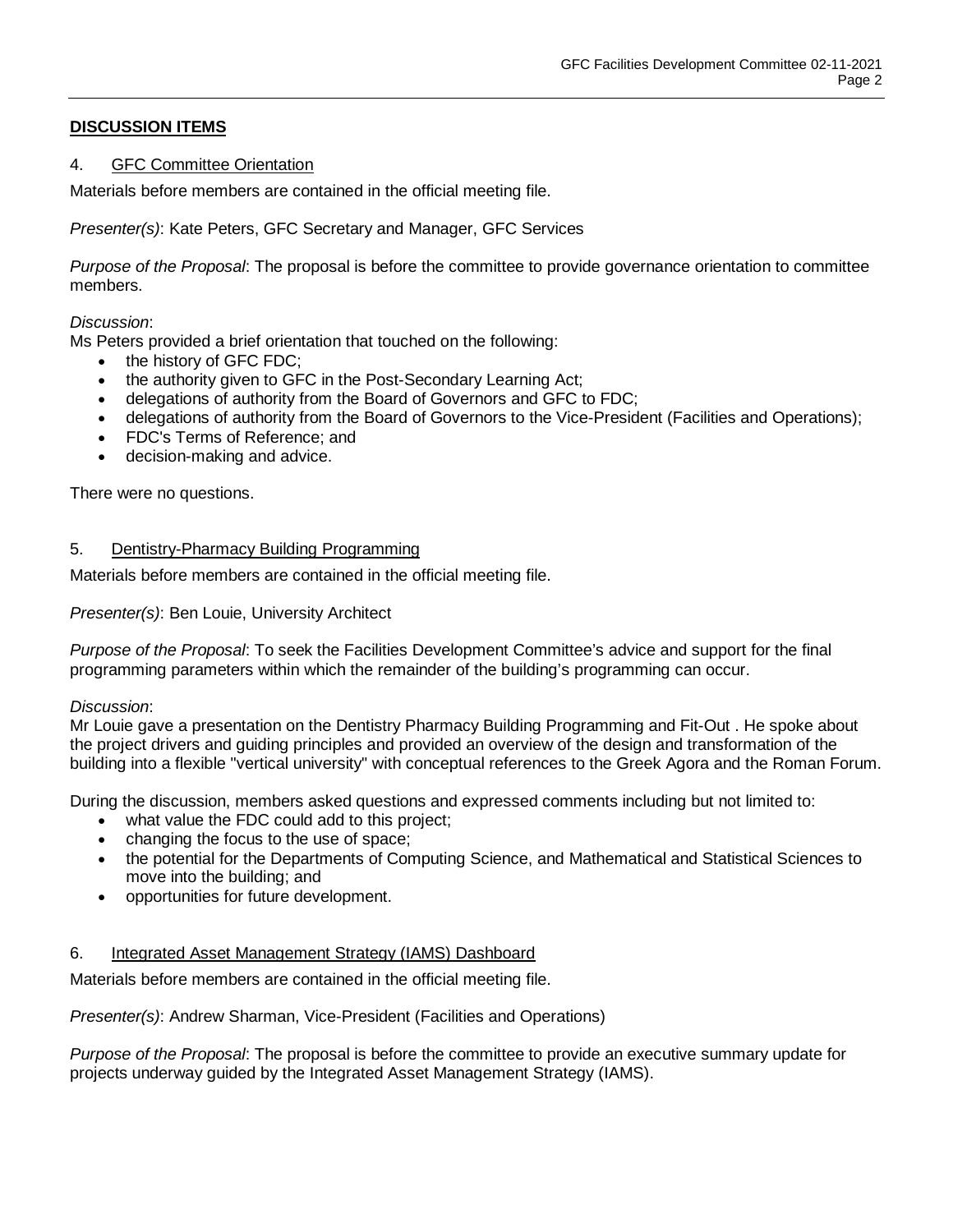*Discussion*:

Mr Sharman provided an overview of the IAMS Dashboard and explained how it was used to guide planning for Facilities and Operations.

A member asked about the medical library's move from the hospital to the Edmonton Clinic Health Academy (ECHA). Mr Sharman noted that this would open up needed clinical space in the hospital.

A member asked about the demolition of the Ring Houses and what, if any, authority FDC had in this matter. Mr Sharman answered that FDC did not have authority over demolition and that it was an administrative and budget decision.

Members discussed:

- whether it made sense for FDC to exist given its lack of authority regarding facilities on campus and the numerous meeting cancellations over the years;
- that over its history, the university had seen periods of growth where there was more work for FDC to do to approving design and use of new space and repurposing of existing space;
- that at present, most decisions made relating to facilities were budget and operational which was outside FDC's authority;
- that it was important to have conversations around why and how decisions were made;
- the importance of communication to GFC about matters that concern it; and
- whether information regarding decisions made and consultation points could come forward to the committee.

Mr Sharman noted that there would be other decisions to make regarding mothballing or demolishing buildings on campus and he would provide more information as these decisions moved forward.

### 7. Projects Update from Facilities and Operations (no documents)

*Presenter(s)*: Andrew Sharman, Vice-President (Facilities and Operations)

### *Discussion*:

Mr Sharman provided the following list of major and active capital projects:

### **Major Capital Projects**

### **1. Dentistry Pharmacy**

- Phase 1: Core and Shell on target both cost and schedule<br>• Phase 2: Fit-Out space programming is underway
- Phase 2: Fit-Out space programming is underway
- Completion Date: 2024

## **2. Lister Residence Tower Renewals**

- MacKenzie Tower #1: Complete
- Henday Tower #2: Construction
- Kelsey Tower #3: Construction tender
- Completion Date: 2022

### **Active Capital Projects**

### **1. New**

1. UABG Diwan Pavilion - Redesign and Re-tender

### **2. Preservation**

- 2. Brain & Aging Research Building Renewal \$8M (GOA)
- 3. Tory Tower Mechanical Renewal \$8M (GOA)
- 4. Enterprise Square UAT-SET HUB
- 5. John Scott Library Relocation and ECHA Re-Stack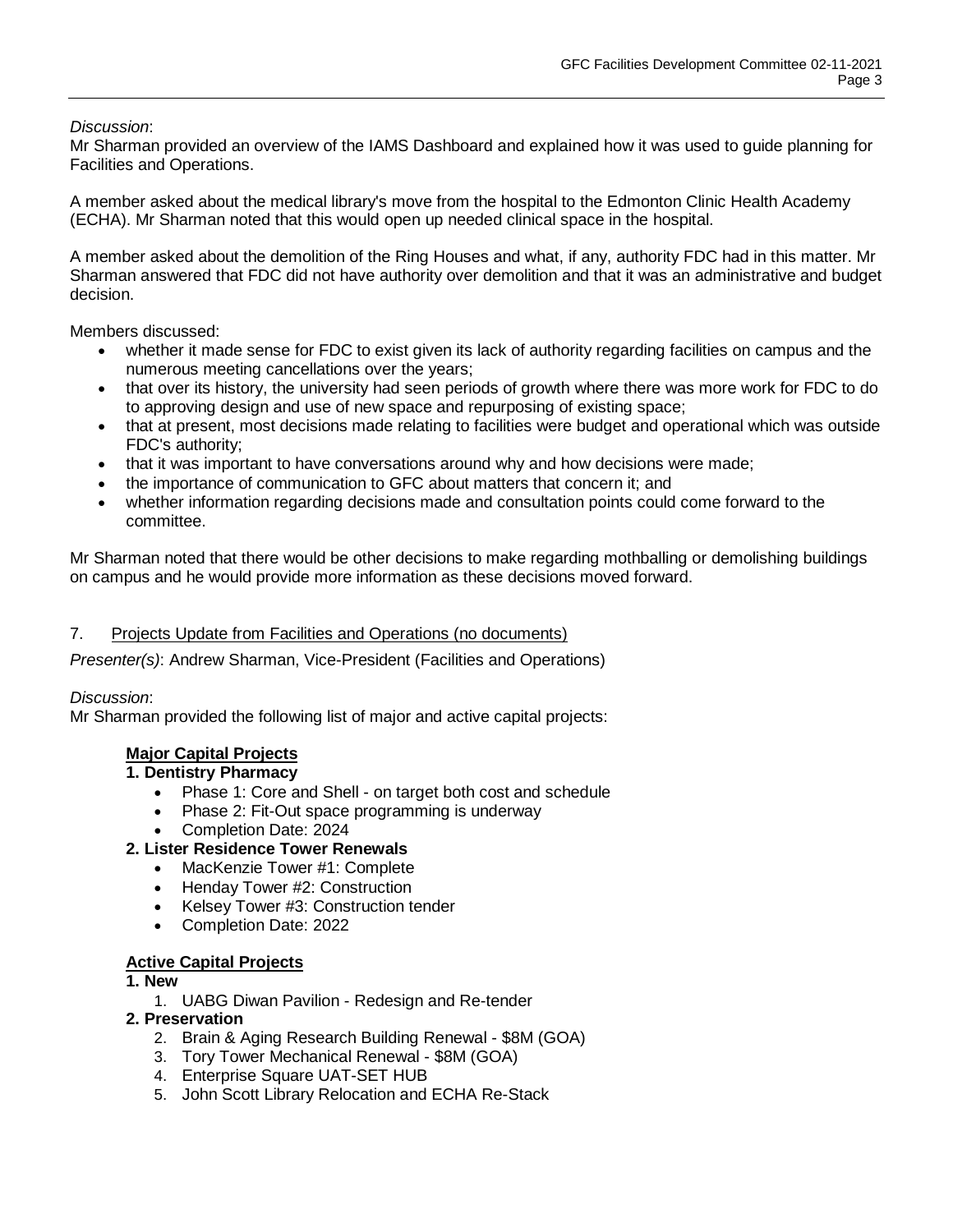- 6. Morrison Structures Engineering Lab Renovation
- 7. Chemistry West 1st and 2nd Floor Renewals
- 8. Chemistry Electrical Vault
- 9. CAB Renewal Phase 2 Main Floor
- 10. Fine Arts Building Air Handler Renewal
- 11. Li Ka Shing Steam Turbine Connection (EMSO)
- 12. Rutherford Museums Consolidation
- 13. Education Electrical vault renewal- (IMP)
- 14. Athabasca/ Assiniboia Elevator renewal (IMP)

#### **3. Minor Preservation**

- 1. GSB / NREF Emergency Generator Upgrade (IMP)
- 2. Clinical Science Building Replacements & Renewals (RSF/IMP)
- 3. Biological Sciences Building Lab & Infrastructure Renewals
- 4. HUB Mall Ongoing Residence Renewal (Campus Services)
- 5. ECERF AHU upgrade

Mr Sharman also spoke about the university's Energy Management and Sustainable Operations including:

- Waste diversion targets and agreement with the City of Edmonton;
- Envision Program;
- Greenhouse Gas Emissions;
- Water Management Plan; and
- work with the Faculty of Agricultural, Life, and Environmental Sciences.

He also updated members on the consultation process with the Clean Air Strategy, which was coming to the next GFC meeting on February 22 for discussion.

#### 8. Question Period

*Presenter(s)*: Wendy Rodgers, Deputy Provost and Chair of FDC

#### *Discussion*:

A member asked about information that was available to the community regarding sustainability. Mr Sharman shared the link to the Facilities and Operations Interactive Dashboards.

A member asked about sources of funding for projects and operations given the cuts to the university's budget. Mr Sharman replied that funding came from a mix of grants, government funding, mortgages, donor funding, and institutional funds.

Members asked about the potential to privatize residences. Mr Sharman answered that the university was not considering privatizing residences at that time.

### **INFORMATION REPORTS**

### 9. Items Approved by the GFC Facilities Development Committee by E-Mail Ballots

There were no items.

10. Information Items Forwarded to Committee Members Between Meetings

There were no items.

### **CLOSING SESSION**